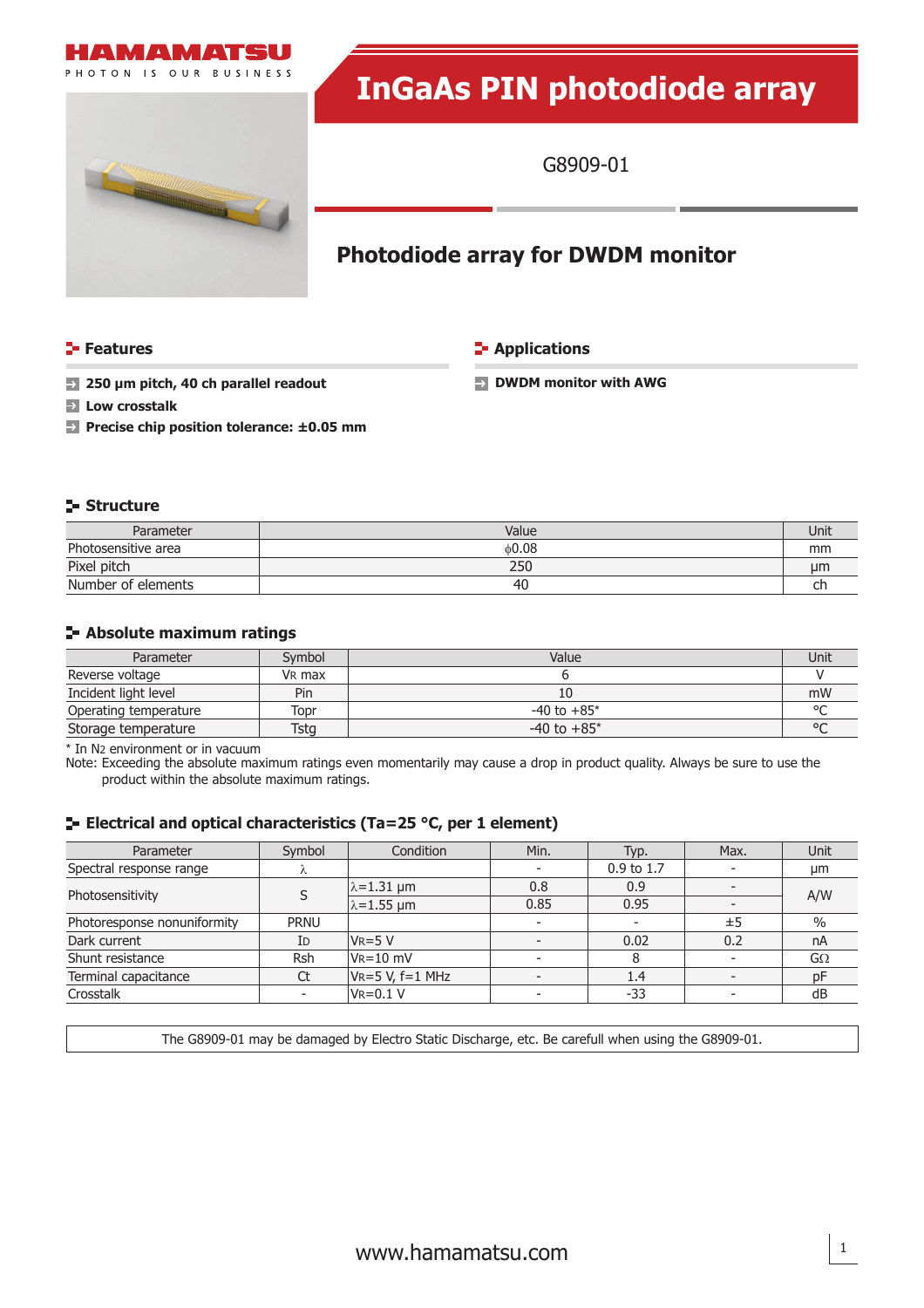

KIRDB0002EB



# $\blacksquare$ **-** Dark current vs. reverse voltage